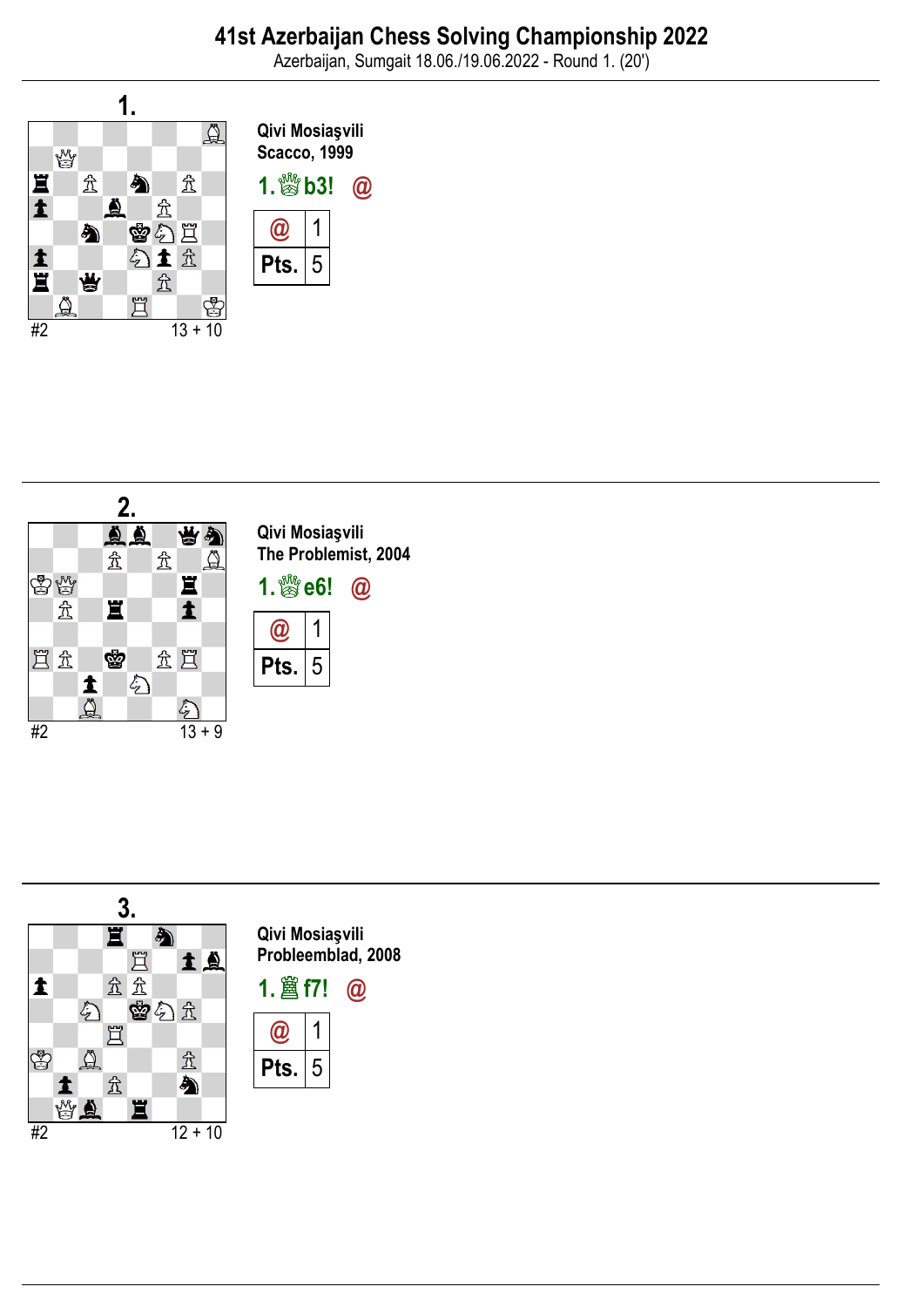Azerbaijan, Sumgait 18.06./19.06.2022 - Round 2. (60')



## Mübariz Safarov Terifname, Olimpiya dünyası, 2007

| 1. $\frac{300}{100}$ b5! > |    | $2.$ $\frac{800}{60}$ d3+ [1]                           |  |
|----------------------------|----|---------------------------------------------------------|--|
|                            |    | $\frac{300}{600}$ c1 2. $\frac{300}{60}$ b1+ [1]        |  |
|                            |    | ▓e3 2. @ c5+ [1]                                        |  |
|                            |    | $\frac{1000}{1000}$ g5 2. $\frac{1000}{1000}$ e8+ [0.5] |  |
|                            |    |                                                         |  |
|                            |    |                                                         |  |
|                            | d4 | $2.$ $\frac{600}{60}$ c6+ [0.5]                         |  |



## Aleksandr Kuzovkov. 1-2-ci mükafat, V.Çepijnıy-80 YY, 2014

| 1. $\frac{300}{100}$ d7! [1] > |  | $2.\nsubseteq 17 + [1]$                       |  |
|--------------------------------|--|-----------------------------------------------|--|
|                                |  | fxe2 $2.\n  2$ d2+ [1]                        |  |
|                                |  | <b>簋c5 2. ac2</b> [1]                         |  |
|                                |  | $2 \, \frac{\text{M}}{\text{M}} \text{G}$ (1) |  |



Aleksandr Kuzovkov 1-ci mükafat, Problemist Ukrainı, 2008

| $\geq$                                          |                         | [1]   |
|-------------------------------------------------|-------------------------|-------|
| 闔 e1                                            | $2.14+$                 | [1]   |
| <b>kg g8</b>                                    | $2.\n\cong xg6+$        | [1]   |
| <b>② g3/g3</b>                                  | $2.\n\hat{\otimes}$ d3+ | [0.5] |
| 闔 a7                                            | $2.04+$                 | [0.5] |
| 闔 xe7                                           | $2.2$ xd6+              | [0.5] |
| $\stackrel{\text{\tiny{f\&f\lll}}}{\otimes}$ f5 | $2.68* +$               | [0.5] |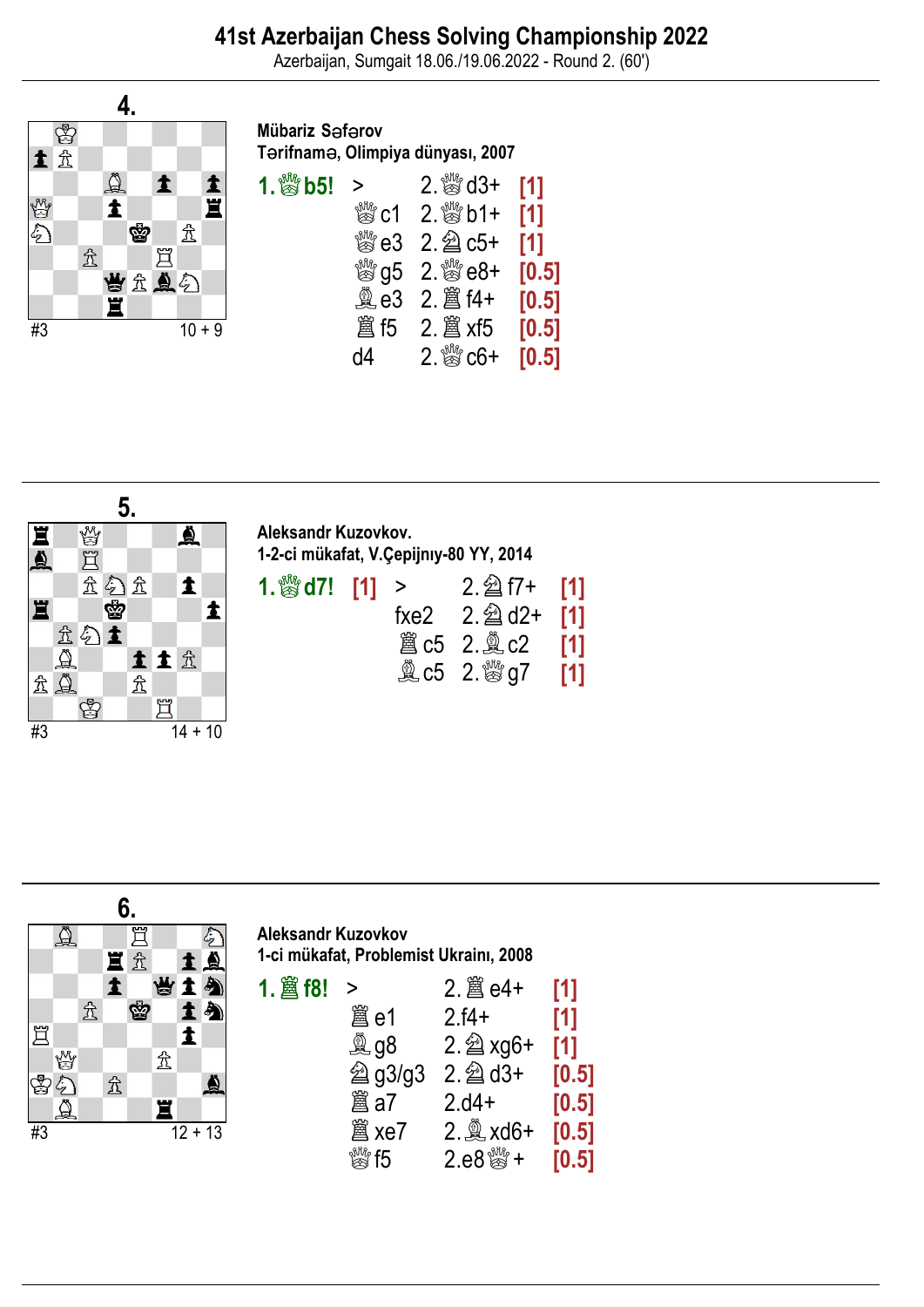## 41st Azerbaijan Chess Solving Championship 2022

Azerbaijan, Sumgait 18.06./19.06.2022 - Round 3. (100')





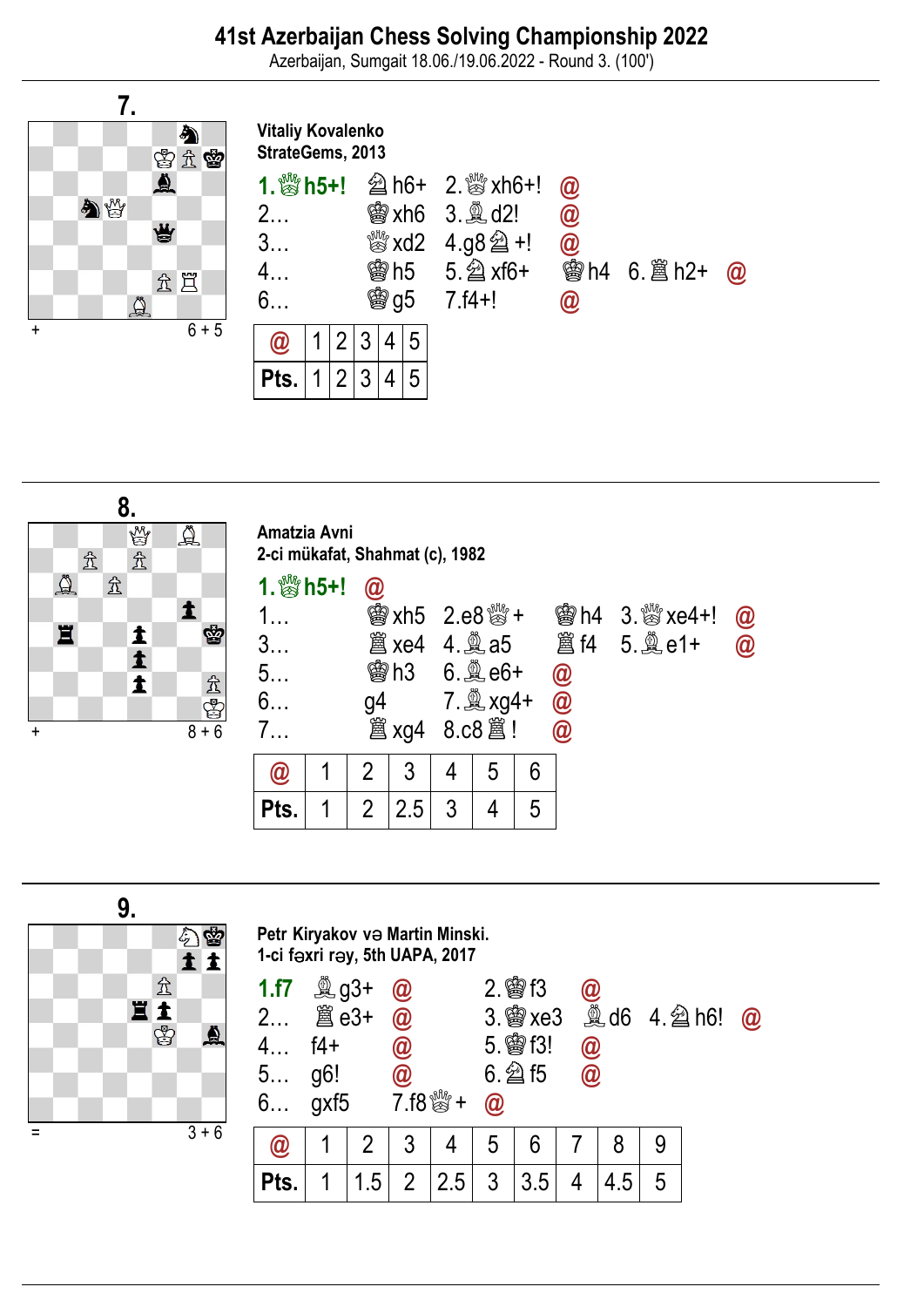Azerbaijan, Sumgait 18.06./19.06.2022 - Round 4. (50')



## Vitaliy Medintsev Problemiste, 2013

| (i)                                           | $1.$ @ d2<br>$Q$   1   2   3   4   5 |  |  |   |  |  | <b>曾c6 2. 鱼b3 曾b5‡</b><br>$(ii)$ 1. $2f2$ $8f4$ 2. $2f3$ $8f3$ $64f$ $60$<br>$(iii)$ 1. $2$ g5 $8$ e1 2. $2$ e6 $8$ e5 ‡<br>$(iv)$ 1. $\hat{2}$ g7 dxc7 2. $\hat{2}$ d6 $\hat{3}$ xd6 $\ddagger$<br>(v) 1.b5 $\&$ g1 2. $\&$ c5 $\&$ xc5‡ | $\bm{\omega}$<br>$\circleda$<br>$\circledR$<br>$\circleda$ |
|-----------------------------------------------|--------------------------------------|--|--|---|--|--|-------------------------------------------------------------------------------------------------------------------------------------------------------------------------------------------------------------------------------------------|------------------------------------------------------------|
|                                               |                                      |  |  |   |  |  |                                                                                                                                                                                                                                           |                                                            |
| $ \,\mathsf{Pts.}\, \,1\, \,2\, \,3\, \,4\, $ |                                      |  |  | 5 |  |  |                                                                                                                                                                                                                                           |                                                            |



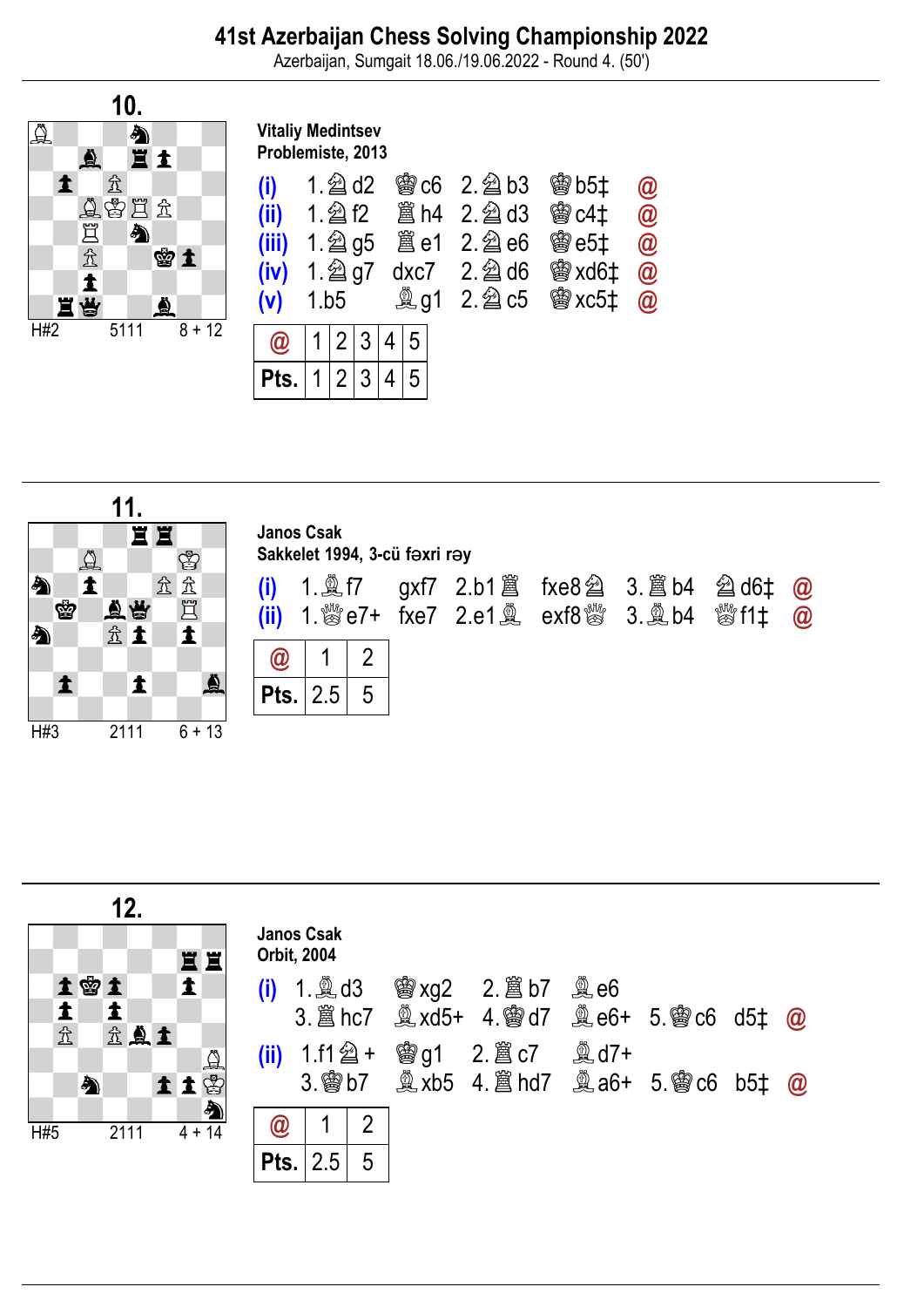Azerbaijan, Sumgait 18.06./19.06.2022 - Round 5. (80')



Evgeni Fomiçev və Rauf Əlövs atzad 2-ci mükafat, StrateGems, 2007

| 1. $\frac{36}{2}$ b2! [0.5] > |  |                        |                     | $3.$ $\frac{80}{10}$ xb4+ [1] |                |
|-------------------------------|--|------------------------|---------------------|-------------------------------|----------------|
|                               |  | 簋 c4 2. 2 b5+ cxb5     |                     |                               | $\blacksquare$ |
|                               |  |                        |                     | $3.\n  2\n  3\n  6+  \n  1\n$ |                |
|                               |  | <b>邋 b4</b> 2. ▒ xf2 > |                     | $3.$ $\%$ $c5$ $\ddagger$     |                |
|                               |  |                        | <sup>2</sup> a xb6+ | 3. $\frac{100}{100}$ xb6 [1]  |                |
|                               |  |                        | 闔 c4                | $3.$ $\frac{800}{20}$ d2+     | [0.5]          |